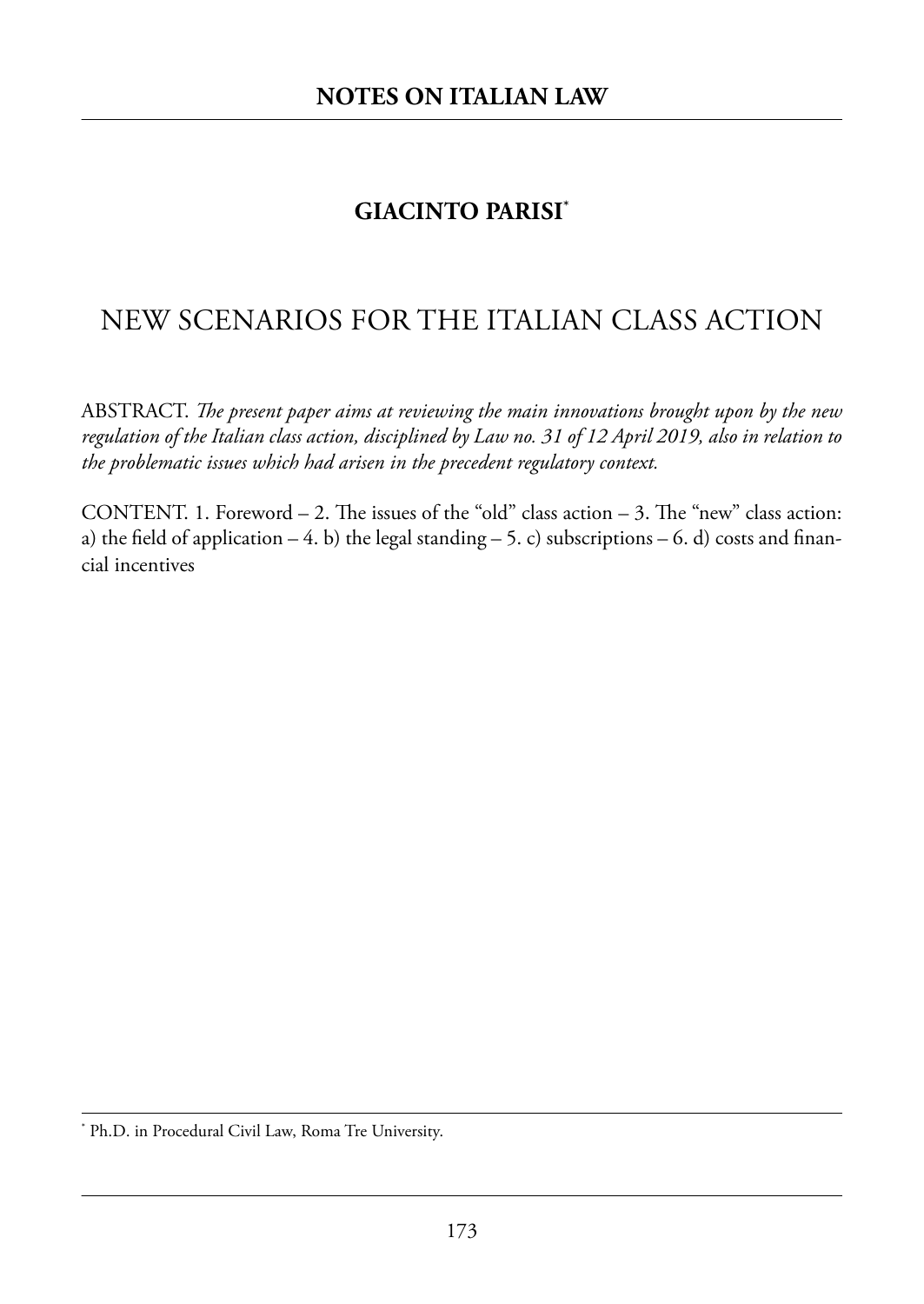#### *1. Foreword*

Law no. 31 of 12 April 2019 introduced in the Italian system an organic regulation of the class action, which is now disciplined by Articles 840 bis - 840 *quinquiesdecies* of the Italian civil procedural code (c.p.c.).<sup>1</sup>

since it is stated that the law will enter into force nineteen months after its publication in the Italian Official Gazette, $2$  the new provisions will become effective on 19 November 2020 and will be applied only to the unlawful conducts perpetrated after such date.

As it is commonly well-known, class action was already present in Italy: it was introduced in 2007 (but it then entered into force only in 2009) by article 140 *bis* of Legislative Decree 206/2005 (so called Consumer Code) and was initially set to be applied only to specific torts committed within the business to consumer transaction and it presented some immediate issues, whose review seems relevant in order to analyse some choices which were made in the new regulation of 2019.<sup>3</sup>

<sup>1</sup> The literature regarding this particular matter, also in relation to the new regulation of 2019, is extremely broad. among the first papers, please see: aa.VV., *Class action. Commento sistematico alla legge 12 aprile 2019, n. 31*, edited by B. sassani, pisa, 2019; aa.VV., *Le nuove forme di tutela collettiva (l. 12 aprile 2019 n. 31)*, *Foro it.*, V, 2019, p. 321 et seq.; AA.VV., *La Class action riformata*, edited by A. Carratta, *Giur. it.*, 2019, p. 2297 et seq.; D. amadei, *Nuova azione di classe e procedimenti collettivi nel codice di procedura civile (l. 12 aprile 2019, n. 31)*, *Nuove leggi civ. comm.*, 2019, p. 1049 *et seq*.; C. Consolo, *La terza edizione della azione di classe è legge ed entra nel c.p.c. Uno sguardo d'insieme ad una amplissima disciplina*, *Corr. giur.*, 2019, p. 737 *et seq*.; p. farina, *La riforma della disciplina dell'azione di classe e l'esecuzione forzata collettiva*, *Riv. esecuzione forzata*, 2019, p. 654 *et seq*.; m. franZoni, *Azione di classe, profili sostanziali*, *Danno e resp.*, 2019, p. 309 *et seq*.; a. Giussani, *La riforma dell'azione di classe*, *Riv. dir. proc.*, 2019, p. 1572 *et seq*.; p.G. monateri, *La riforma italiana della class action tra norme speciali processuali e ricostruzione della tutela civilistica*, *Danno e resp.*, 2019, p. 312 *et seq*.; r. pardolesi, *La classe in azione. Finalmente*, *ibidem*, p. 301 *et seq*.; G. ponZanelli, *La nuova class action*, *ibidem*, p. 306 *et seq*.; G. sCarselli, *La nuova azione di classe di cui alla legge 12 aprile 2019 n. 31*, *Judicium*, 7.6.2019.

The law was originally supposed to enter into force twelve months after the publication in the Italian Official Gazette (according to Article 7, § 1 of Law no. 31/2019) but such period of time was deferred for other seven months pursuing Article 8, § 5 of Decree no. 162 of 30 December 2019, which was later converted into law by Law no. 8 of 28 February 2020, in order to allow the Ministry to prepare the technical infrastructure necessary for the functioning of some of the mechanisms introduced by the new provisions.

The main monographs on the issue are C. CONSOLO, B. ZUFFI, *L'azione di classe ex art. 140-bis cod. cons.* Lineamenti processuali, Padova, 2012; A.D. DE SANTIS, *La tutela giurisdizionale collettiva: contributo allo studio della legittimazione ad agire e delle tecniche inibitorie e risarcitorie*, Napoli, 2013; R. DONZELLI, *L'azione di classe a tutela* dei consumatori, Napoli, 2011; C. D'ORTA, *La class action tra proclami e deterrence. Uno studio di diritto interno e*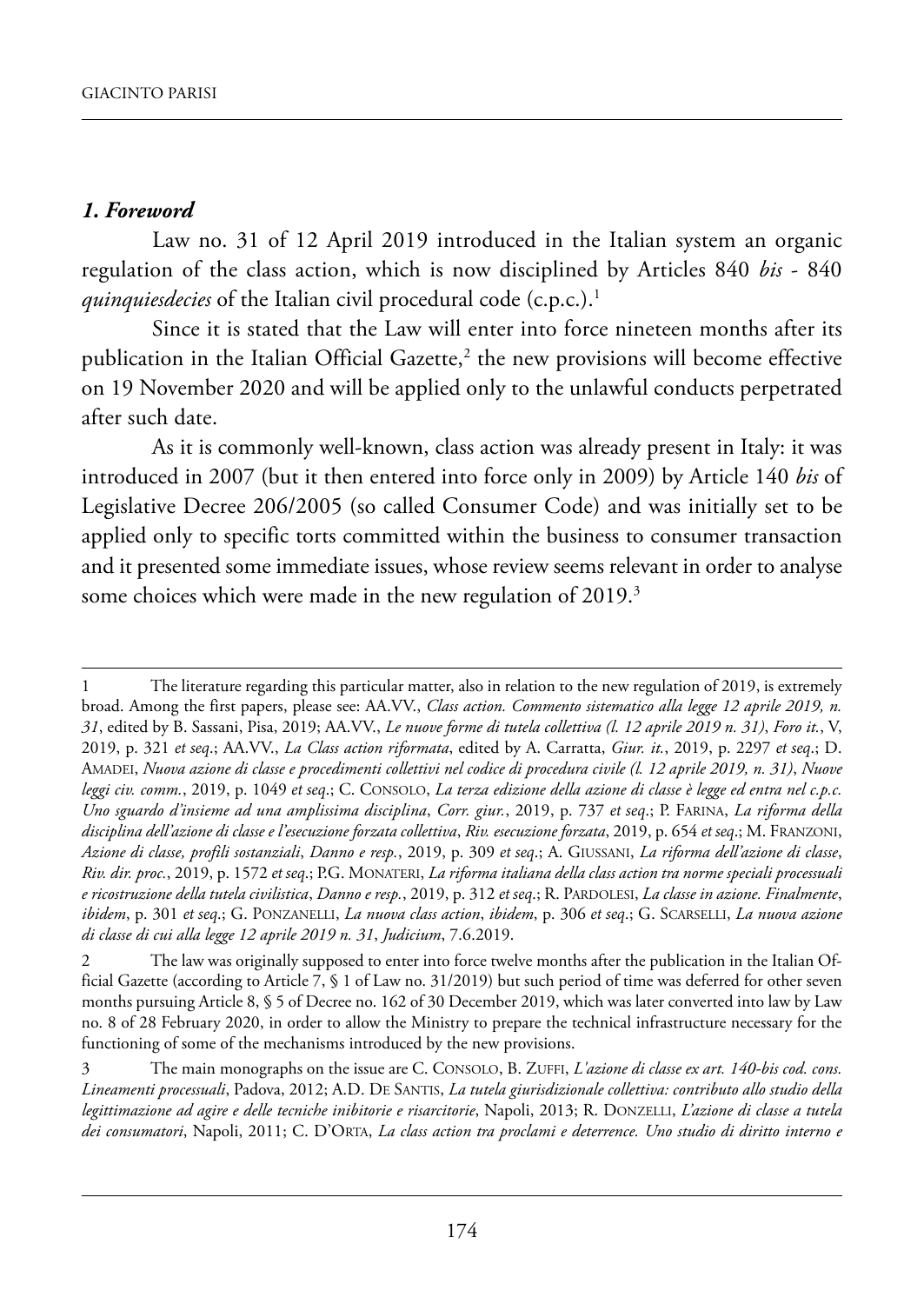## *2. The issues of the "old" class action*

The reform of class action is based on the idea that Article 140 *bis* of the Consumer Code has not reached the targets that were set out, and in particular has failed to provide a proper compensation in favour of the aggrieved subjects and to create a deterring effect on the businesses, given the short number of class action law suits which have been brought over the relevant years and the fact that such collective trials have proven to be extremely time-consuming.<sup>4</sup>

The main complaints that have been made in relation to the class action provided by Article 140 *bis* concerned the main features of said regulation, starting from its field of application, and in particular the fact that it was intended to be applied only to some specific torts.<sup>5</sup>

a further issue was that the legal standing was granted only upon the individual aggrieved subjects and that entities and associations could be involved in the proceedings only by means of a specific power of attorney released by the aggrieved consumer member of the class.<sup>6</sup>

another downside has been identified in how the parties could subscribe to the class, as it was believed that the complex mechanism that was outlined represented a concrete obstacle to a widespread participation, in particular given its poor flexibility and the fact that, in any case, it was limited to the introductive phase of the suit.<sup>7</sup>

6 e. ferrante, *L'azione di classe nel diritto italiano. Profili sostanziali*, 2012, p. 89 *et seq*.

7 it is of particular interest the case of the banks' commissions that was analysed by the Court of turin (15 June 2012), which, after decreeing the non-admissibility of the suit (with a decision which was later reformed by the Court of appeal), admitted the action as long as the signature of the subscriber was declared authentic by a third party. such formality has definitely influenced the collection of subscriptions, which was limited to only 104 members although the class was potentially composed of hundreds of damaged clients. the first-instance decision, which was later confirmed by the Court of Appeal, has been recently annulled by the Court of Cassation (judgement no. 12997 of 15 may 2019), which underlined the absolute informality of the proceedings as a whole and the subsequent need for the reduction of the burdens on the subscriber: it is then evident that the Court of Turin, when asking for the signatures to be declared authentic pursuing D.P.R. n. 445 of 2000, has imposed a formality over such process which

*comparato*, torino, 2014; t. feBBraJo, *L'azione di classe a tutela dei consumatori. Profili sostanziali*, napoli, 2012; e. FERRANTE, *L'azione di classe nel diritto italiano: profili sostanziali*, Assago, 2012.

<sup>4</sup> G. pailli, C. ponCiBò, *The Transformation of Consumer Law Enforcement: an Italian Perspective*, *Comparative Law review*, 8, 2018, p. 21 *et seq*.

<sup>5</sup> C. Consolo, B. Zuffi, *L'azione di classe ex art. 140-bis cod. cons. Lineamenti processuali*, 2012, p. 5.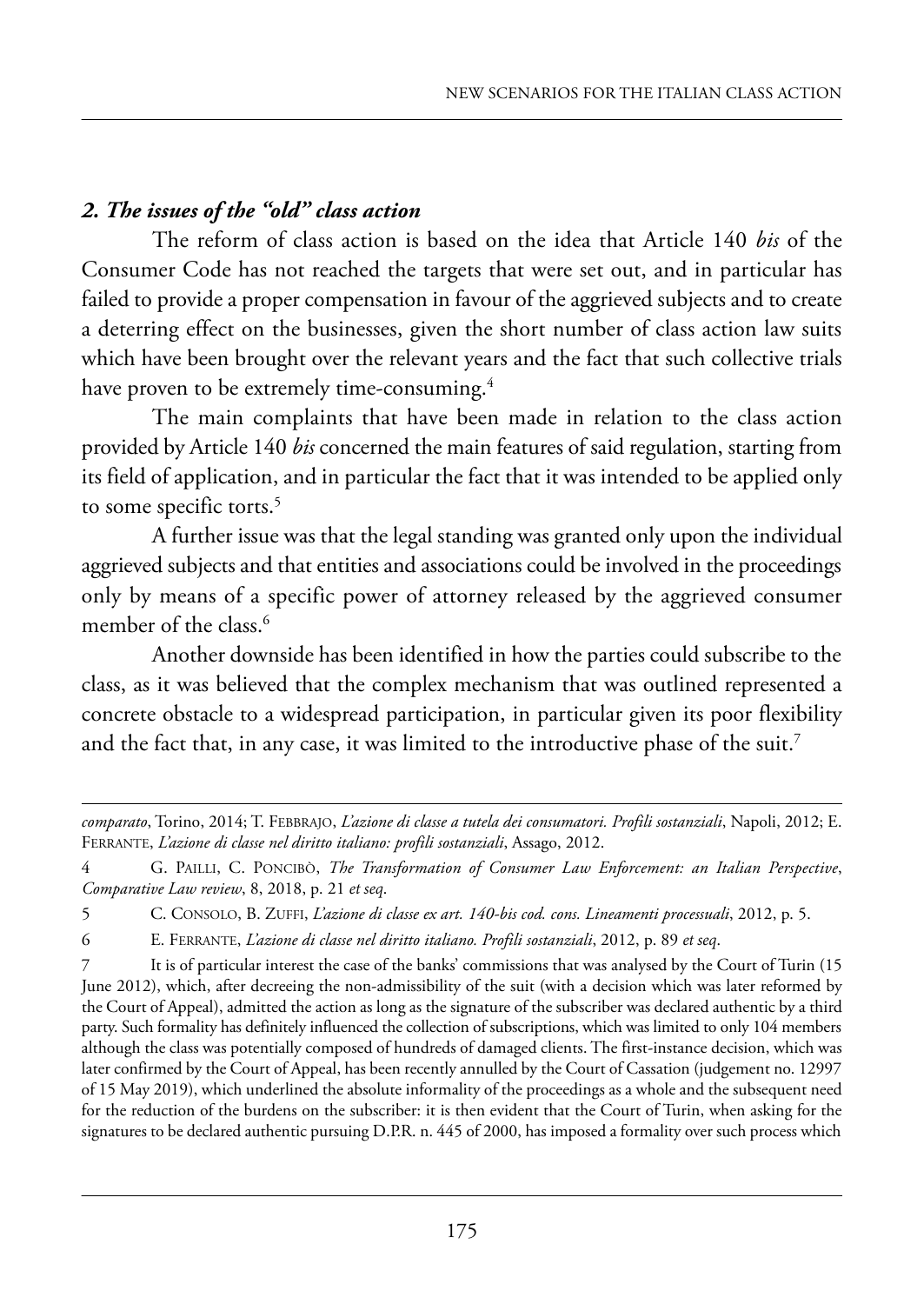lastly, a further disincentive from joining the class action was identified in the high costs involved, starting from the ones requested for the publication of the decision over the admissibility of the action, which were to be paid by the plaintiff in order to avoid the declaration of the inadmissibility of the suit, also given the lack of financial incentives for the ones who filed the suit.<sup>8</sup>

Bearing all the above in mind, it is now possible to review the innovations which are present in the new 2019 regulation.

#### *3. The "new" class action: a) the field of application*

The field of application of the "new" class action is regulated by Article 840 *bis*, § 3, c.p.c., which states that the action can be brought against businesses or entities providing publish services or services of public interest: on the other hand, any individual (thus not only consumers) can bring the action in relation to any unlawful conduct.

It has already been suggested by the first scholars who have reviewed the new regulation that it is appropriate to provide an interpretation of the term "businesses" in a wider sense, so that such is not limited by the definition set forth in Article 2082 of the Italian Civil Code (c.c.), but also entails the category of «professionals», which is also present in the Consumer Code.<sup>9</sup>

As already mentioned, according to the new regulation the class action is intended to protect homogeneous individual rights, without any limits or restrictions, as it is also confirmed by the fact that any member of the class can bring the action. The members of the class can then be individuals, institutions, subjects of any kind and

is not dictated by law and which actually goes against the interest of highest informality which is a very relevant feature of the whole proceedings.

<sup>8</sup> C. D'ORTA, *La class action tra proclami e deterrence. Uno studio di diritto interno e comparato*, 2014, p. 196 *et seq*.

<sup>9</sup> R. DONZELLI, *L'ambito d'applicazione e la legittimazione ad agire*, in AA.VV., *Le nuove forme di tutela collettiva (l. 12 aprile 2019 n. 31)*, *Foro it.*, V, 2019, p. 339 *et seq*. supporting the contrary theory, a. Carratta, *I nuovi procedimenti collettivi: considerazioni a prima lettura*, in AA.VV., *La Class action riformata*, edited by the same author, *Giur. it.*, 2019, p. 2298. for an intermediate interpretation, please see a. Giussani, *La riforma dell'azione di classe*, 2019, p. 1574.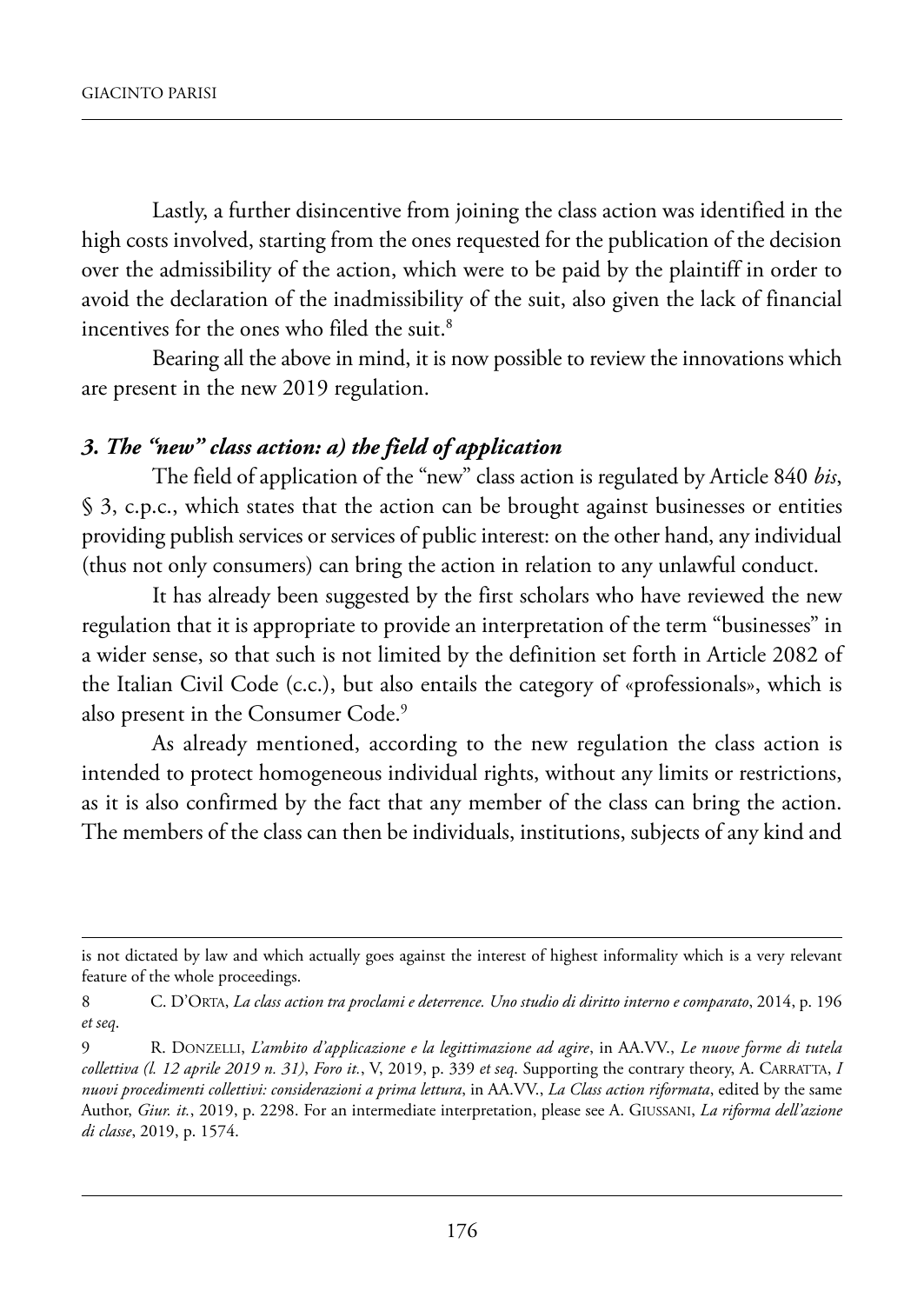thus also shareholders' companies.10

The individual rights that can be actioned can have been breached by specific conducts, but also by behaviours perpetrated over time. The only condition is that such wrongdoings need to be committed within the professional activity of the individual or must be related to the public services provided by the entity: such requirement present in the law is not particularly clear and, at a first glance, seems to be aimed at further clarifying that the unlawful conducts need to be ascribed to the sued legal.

The unlawful conduct can be related to a contract or can be qualified as a tort<sup>11</sup> and does not need any further requirements: this confirms that the privileged position that consumers had within class actions in the previous regulation has completely been erased.12

There is also no restriction imposed on the individual value of the single breached right: this means that there will be not only small claims, but also controversies having a medium or a high value.

In any case, and beside the specific nature of the individual right, it is necessary, as stated by Article 840 *bis*, § 1, c.p.c., that the claims have a homogenous nature.

The homogeneity is a requirement that the Tribunal needs to assess in order to declare the suit admissible, pursing Article 840 *ter*, § 4, letter b) c.p.c. and needs to be detailed both in the decision over the admissibility and in the judgment which declares the liability of the defendant, pursuing Articles 840 *ter* and 840 *sexies*, letter c) c.p.c.

however, there is still no clear definition of the term «homogeneity», which was already present in Article 140 *bis* of the Consumer Code, and thus one of the main issues already present in the old regulation is still existent in the new one.<sup>13</sup>

<sup>10</sup> r. donZelli, *L'ambito d'applicazione e la legittimazione ad agire*, 2019, p. 339 *et seq*.

<sup>11</sup> p. farina, *La riforma della disciplina dell'azione di classe e l'esecuzione forzata collettiva*, 2019, p. 656.

<sup>12</sup> B. sassani, *Presentazione*, in aa.VV., *Class action. Commento sistematico alla legge 12 aprile 2019, n. 31*, edited by the same Author, Pisa, 2019, IX.

<sup>13</sup> Lastly, see on this matter Court of Cassation, judgment no. 14886 of 31 May 2019, according to which the homogeneity requirement is present when the different claims have common features that justify a serial assessment and a joint trial: thus, it is to be excluded, from a logical standpoint rather than judicial, the compatibility of such instrument with all those situations that require a specific assessment based on personal situations or that entail evaluations over the specific reverberation of the unlawful conducts over the emotional or relational sphere of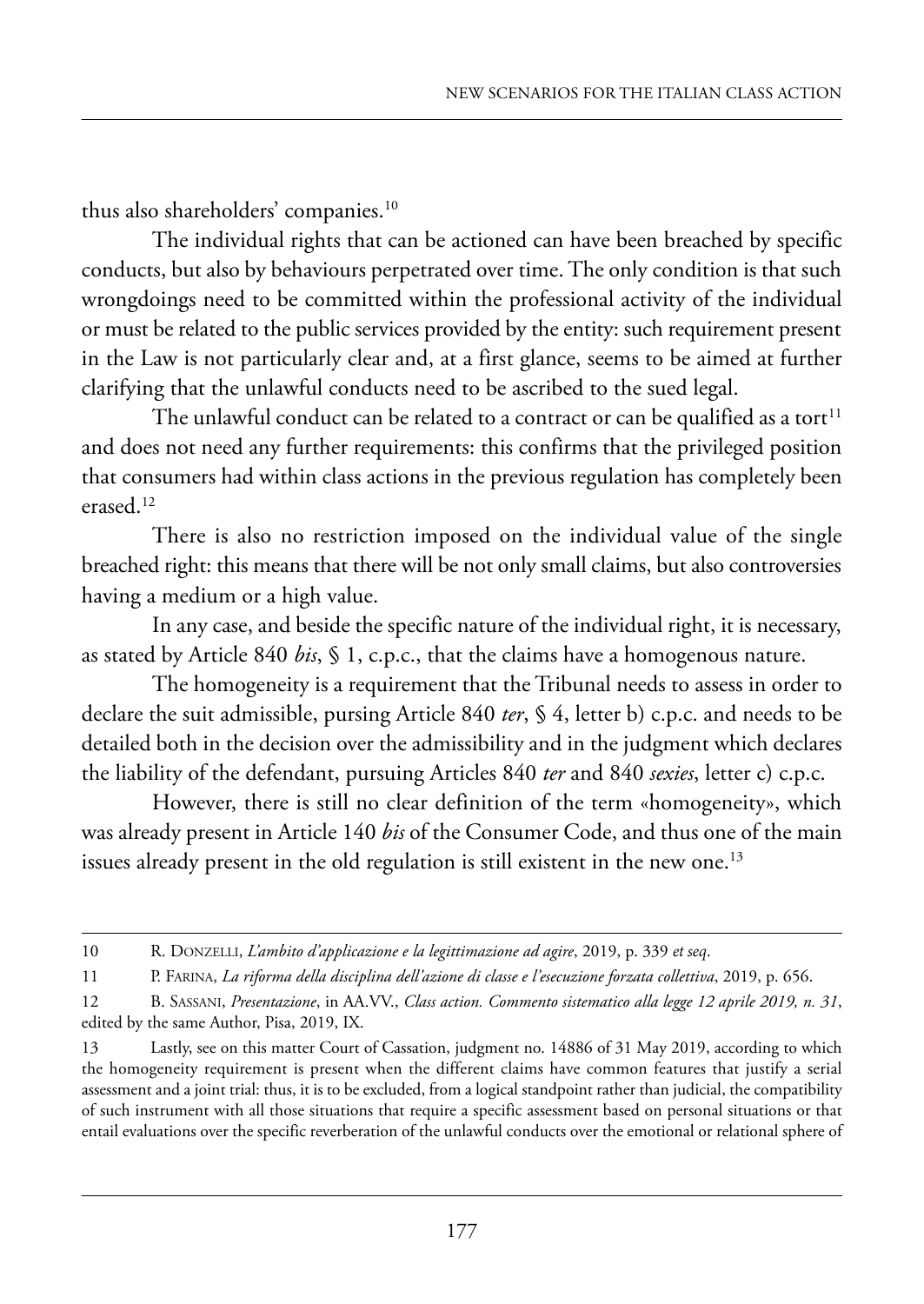a further interesting aspect is that it was previously not clear whether, pursuing article 140 *bis* of the Consumer Code, the final settlement of damages was supposed to be the same (and thus, homogenous) for all the plaintiffs (case-law believed not<sup>14</sup>). The "new" class action sets forth two different phases: the second one is intended to assess the specific issues of each plaintiff, in order to accommodate classes which have different members and can also be divided into sub-classes.<sup>15</sup>

### *4. b) the legal standing*

The subjects who are granted with legal standing, pursuing Article 840 *bis*, § 1, c.p.c. are the members of the class and no-profit associations or organizations, whose aims, set in the internal bylaws, entail the protection of homogenous individual rights and which are listed in a specific document which is to be periodically reviewed by the Ministry of Justice.

Therefore there is a concurrent legal standing, which is granted, on the one hand, to entities, as it already happens in other European countries and, on the other hand, to the single individuals, as it happens in the American model: it is an innovative solution, which has the clear goal to outline more than one path so to further enhance the presentation of class action law suits, which are then not any more limited to the power of attorney bestowed by the single aggrieved subject, as it happened in the class action regulated by Article 140 *bis* of the Consumer Code.

Article 196 *ter* of the implementing provisions of the Italian Civil Procedural Code authorises the Ministry of Justice, jointly with the Ministry of Economics, to indicate with a decree the requirements necessary to be inserted in the list indicated by article 840 *bis*: in particular, it is stated that said requirements will have to be drafted in order to ensure that the entities have features that make them suitable to protect the

the single aggrieved party.

<sup>14</sup> Among all, see Court of Cassation, judgment no. 14886 of 31 May 2019. In the jurisprudence, see R. DONZELLI, *L'azione di classe a tutela dei consumatori*, 2011, p. 257, who, after underlining that all homogenous individual rights have a common part and a different one, states that the common part needs to cover the factual and juridical issues which are necessary for establishing the liability of the defendant, whereas the different part can regard the extension of the liability and the quantification of the compensation amount.

<sup>15</sup> p. farina, *La riforma della disciplina dell'azione di classe e l'esecuzione forzata collettiva*, 2019, p. 664.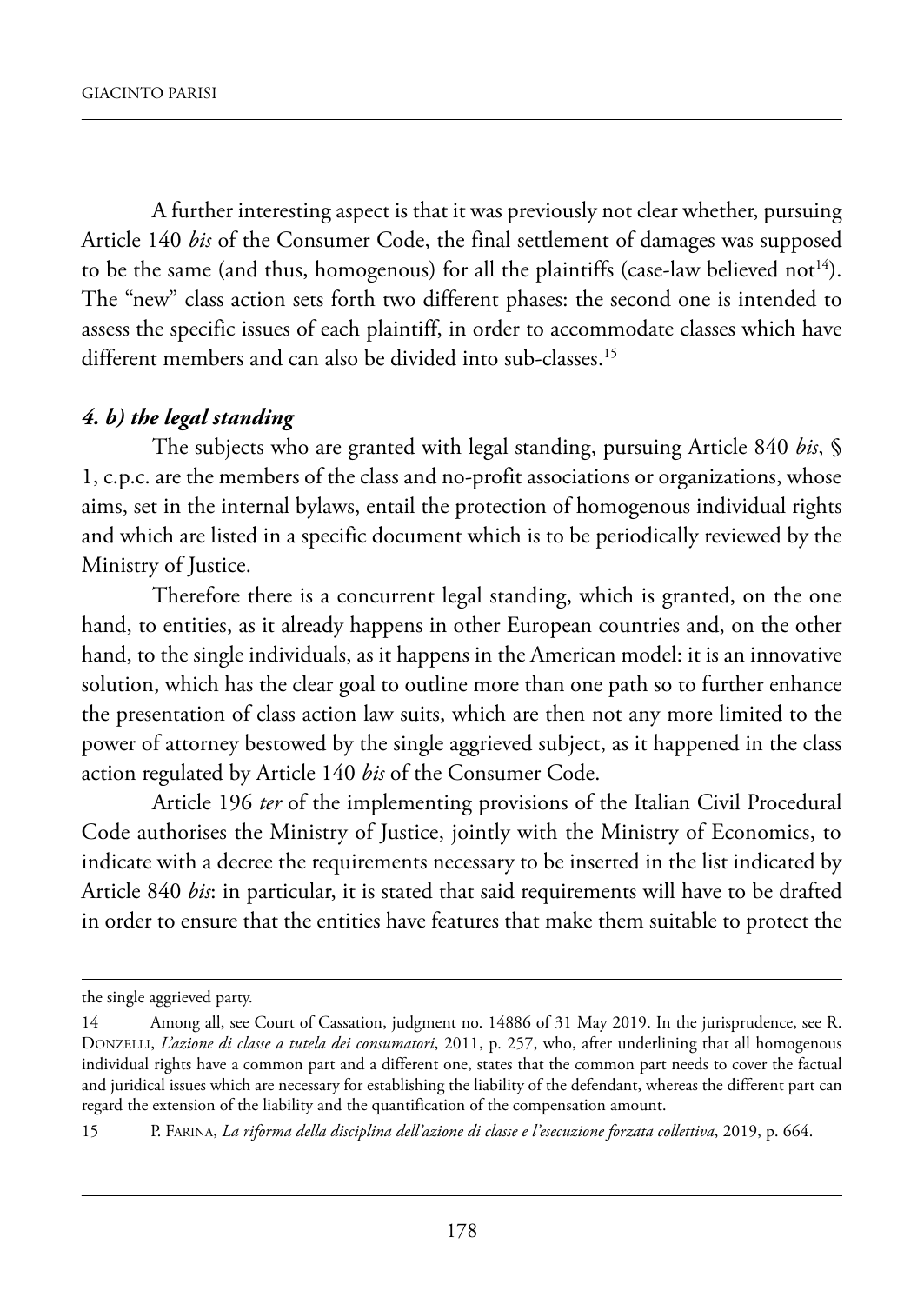individual rights, have adequate means and are meant to operate continuously over time; it is also requested to verify the origins of the funds which are used.<sup>16</sup>

It is worth underlining that Article 196 *ter* generically mentions organizations, whereas Article 140 *bis* specifically addressed associations and committees: such change seems to be due to the recent introduction of Legislative Decree no. 117/2017, which reformed the no profit sector and disciplined several types of no-profit entities. however, on the basis of the principles listed in Article 196 *ter* c.p.c. it is questionable whether committees, which are entities that are created with a specific protection aim, can be considered as having the legal standing to bring class action suits, as they seem to lack in the continuity criterion which is listed in the provision.

Such new regulation presents two critical issues. Firstly, it is to be considered that it would have been better not to forego the previous lists and registers of entities representing collective interests and to integrate them with the new list which will be presented by the ministry of Justice: once assessed whether the present associations met the needed requirements, they could have been authorised to bring class action suits.

secondly, it is not clear whether the legal standing of the associations present in the list set forth in article 840 *bis* will be assessed by an administrative authority or if it is up to the Tribunal, which, when pronouncing on the admissibility of the action, pursuing article 840 *ter*, § 4, letter c), is also called to assess whether the entity is capable to represent the homogenous individual rights protected by Article 840 *bis*. However, it seems preferable to think that such evaluation by the Tribunal is referred to collective

<sup>16</sup> Such provision raises, however, serious doubts over its compatibility with the Italian Constitution, given that: a) the conditions to access trial, in this case in its collective dimension, protected by article 2 of the Constitution, are not dictated by law, thus violating articles 24, § 1 and 111, § 1 of the italian Constitution; b) the introduction of a preliminary administrative selection over the collective subjects who are entitled to act seems problematic, considering that, on the one hand, within the same trial it is in any case possible for the single individuals to present their suit and, on the other hand, the judge is any case required to evaluate the capability of the plaintiff to properly take care of the homogenous individual rights. This potentially creates an issue in terms of an unreasonable different treatment between similar situations, given that it cannot be excluded that the entities which do not belong to the specific lists may bring their action as voluntary processual representatives of the member of the class pursuing Article 77 of the Italian procedural code (R. DONZELLI, *L'ambito d'applicazione e la legittimazione ad agire*,2019, p. 339 et *seq*.; for other issues on this subject, please see C. Consolo, *La terza edizione della azione di classe è legge ed entra nel c.p.c. Uno sguardo d'insieme ad una amplissima disciplina*, 2019, p. 738.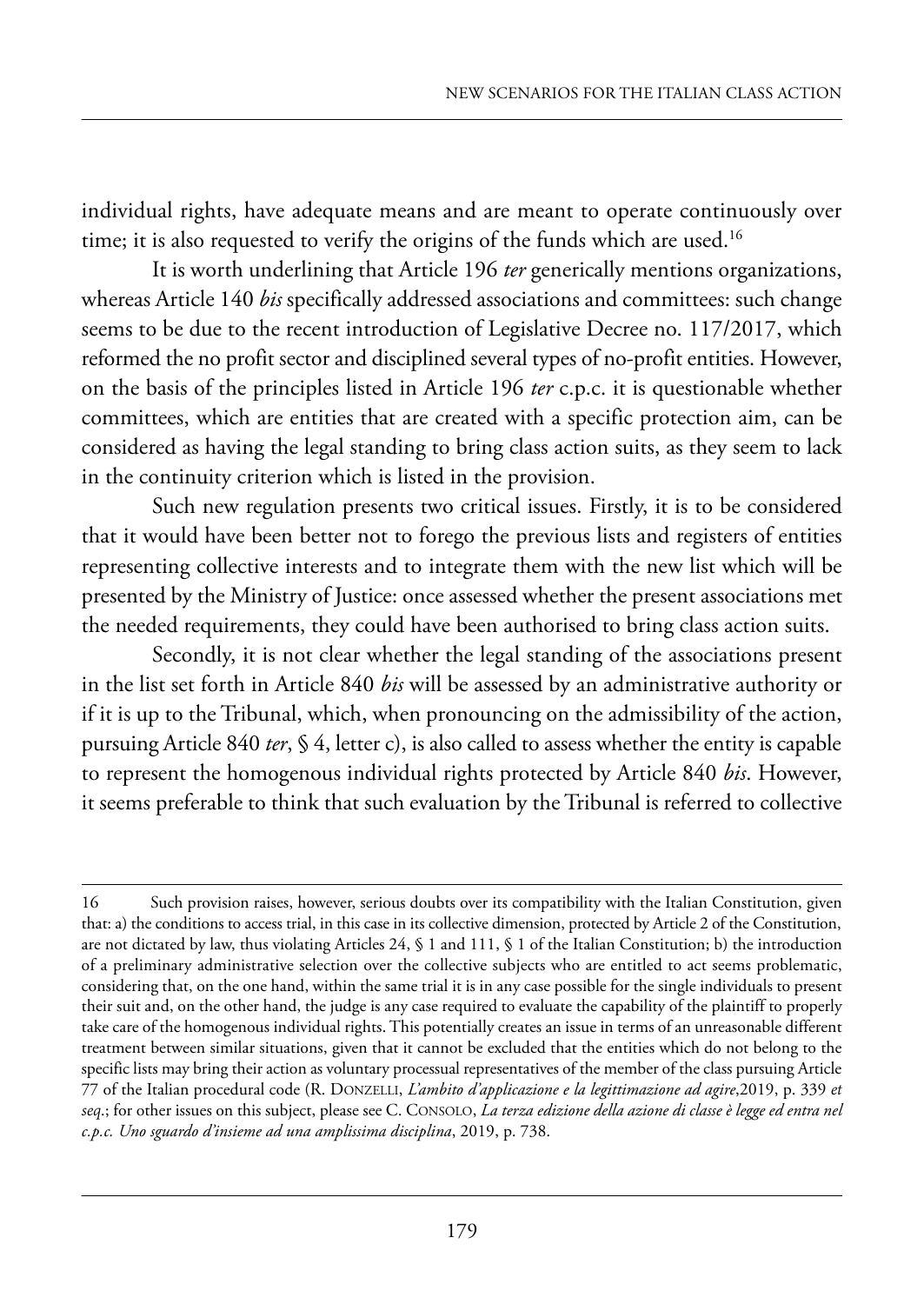class actions and not to the suit brought by an association, which will be evaluated on its inner coherence with the allegedly breached homogenous right rather than on its capacity to bring class action suits, which will be considered to have already been evaluated on an administrative basis.

#### *5. c) subscriptions*

The subjective efficacy of the judgment which grants the request present in the collective suit is one of the most relevant aspects of any regulation on class actions. The new class action, following the path set forth in article 140 *bis*, adopts an opt-in mechanism, which is focused on the subscription by the aggrieved subjects.<sup>17</sup>

Article 840 *bis*, § 4, specifies that the class action suit does not prevent individuals from bringing individuals suits, although the final judgment issued in relation to the collective proceedings can be employed in the liquidation procedure only by the individuals who were members of the suit and did not withdraw their subscription before the liquidation decree became final in their regards (Art. 840 *undecies*, last paragraph).

The main difference between the new and the old class action concerns the deadline for the subscriptions, which can be filed not only after the issuing of the judgment over the admissibility of the suit (Art. 840,  $\S$  1), but also after the release of the judgment which grants the formulated request (Art. 840 *sexies*, §1, letter e).<sup>18</sup> The intent is clearly to further sponsor the subscription to class actions and to make it possible also when the outcome has been (almost) achieved, or even after the request has been granted, in order to overcome one of the main issues of the old regulation.

On the other hand, there might be some perplexities on the reason why the law provides for a system of early subscription and sets forth two defined time-slots to file

<sup>17</sup> R. DONZELLI, *L'ambito d'applicazione e la legittimazione ad agire*, p. 339 *et seq.*; A.D. DE SANTIS, *L'azione di classe a dieci anni dalla sua entrata in vigore*, *Foro it*., 2019, p. 2180. furthermore, it is to be considered that the Court of milan, with judgment no. 10773 of 25 october 2018, *Corr. giur.*, 2019, p. 1107, has acknowledged the compatibility with the Italian law system of the mechanism of the *opt-out*, which is present in the United States' regulation.

<sup>18</sup> a.d. de santis, *L'adesione*, in aa.VV., *Le nuove forme di tutela collettiva (l. 12 aprile 2019 n. 31)*, *Foro it.*, V, 2019, p. 356 *et seq*.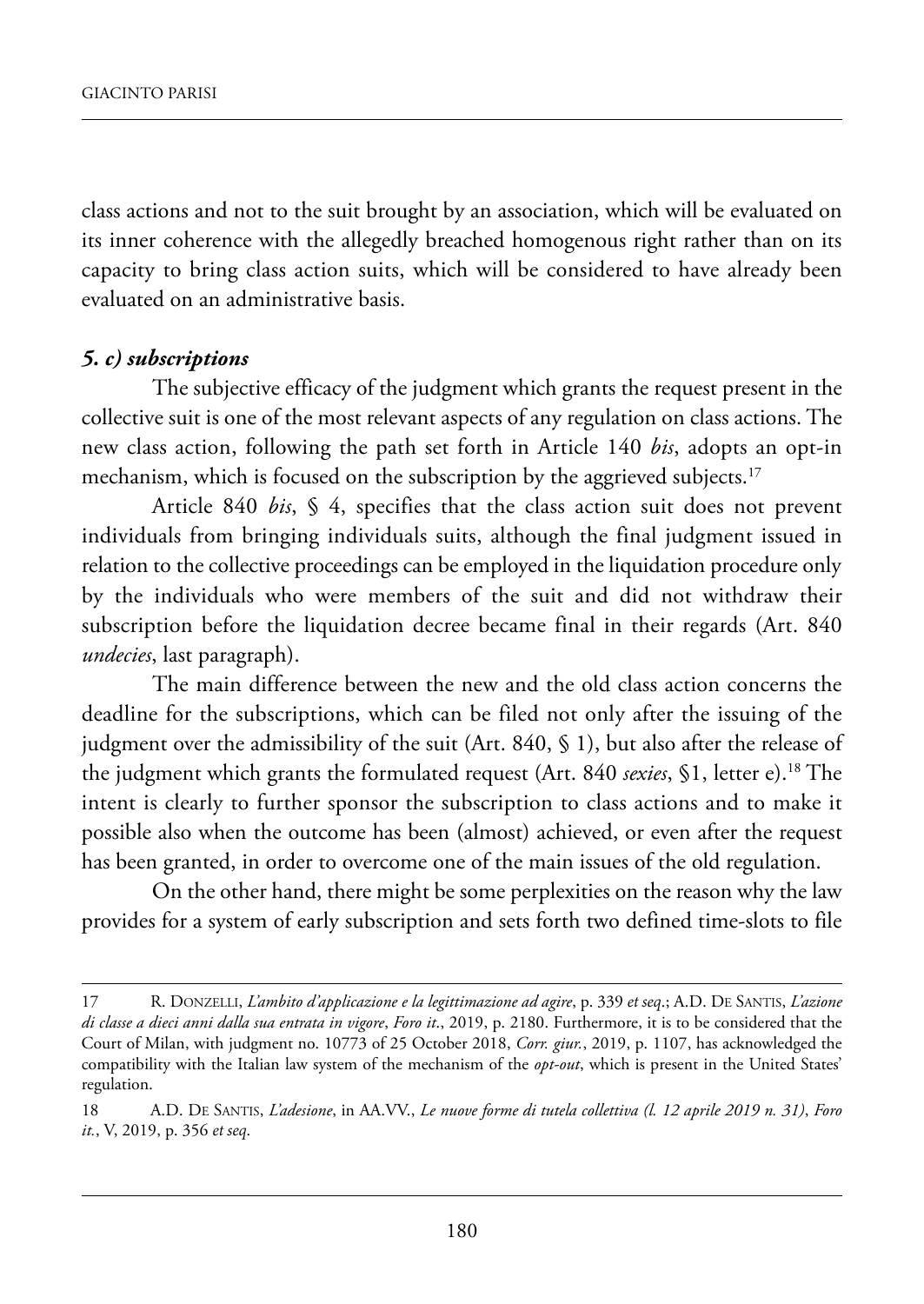one's application.

In fact, pursuing Article 840 *sexies*, § 1, letter a), the judgement only concerns the suits presented by the plaintiff and not also by the subscribers, whereas Article 840 *sexies*, § 1, letter e) specifies that with such judgment the tribunal can order the integration of documents that are deemed necessary for the initial members. Such analysis of the new regulation allows to observe that the opening of the first time-slot for the filing of subscriptions does not meet the interests of the potential members of the class actions, who might find more convenient to wait for the judgment, and thus cause a delay of the class action suit between sixty and one hundred and fifty days.19

In reality, early subscriptions serve a specific purpose. First off, they allow one to be introduced into the class in a moment of time that is closer to the unlawful act; the time necessary for the conclusion of the suit could in fact be considered a disincentive from joining the action.<sup>20</sup>

This is particularly poignant, for example, in relation to minor damages, which require the preservation of documents related to balance sheets or to contracts in order to provide evidence in relation to the homogenous right which has allegedly been breached: the passing of too much time from the perpetration of the unlawful act, besides potentially leading the plaintiff to forget the damage he/she suffered, can make the retrieval of said documents particularly difficult or can cause issues in the reconstruction of the events, leading the aggrieved party to be tempted to decide not to bring the action.

furthermore, it is to be considered that the collective action has no interruptive effect on the statute of limitation referred to the individual rights of the members of the class: thus, the judgment which with the collective request is granted might also be published after the statute of limitation period has elapsed, with the risk that the individual rights of the potential members might not be enforceable by then.<sup>21</sup>

On the other hand, given that subscribing to the suit has the same effect as

<sup>19</sup> A. CARRATTA, *I nuovi procedimenti collettivi: considerazioni a prima lettura*, 2019, p. 2299.

<sup>20</sup> de santis, *L'adesione*, 2019, p. 356 *et seq*.

<sup>21</sup> M. BOVE, *L'aderente*, in AA.VV., *La Class action riformata*, edited by A. Carratta, *Giur. it.*, 2019, p. 2307 *et seq*.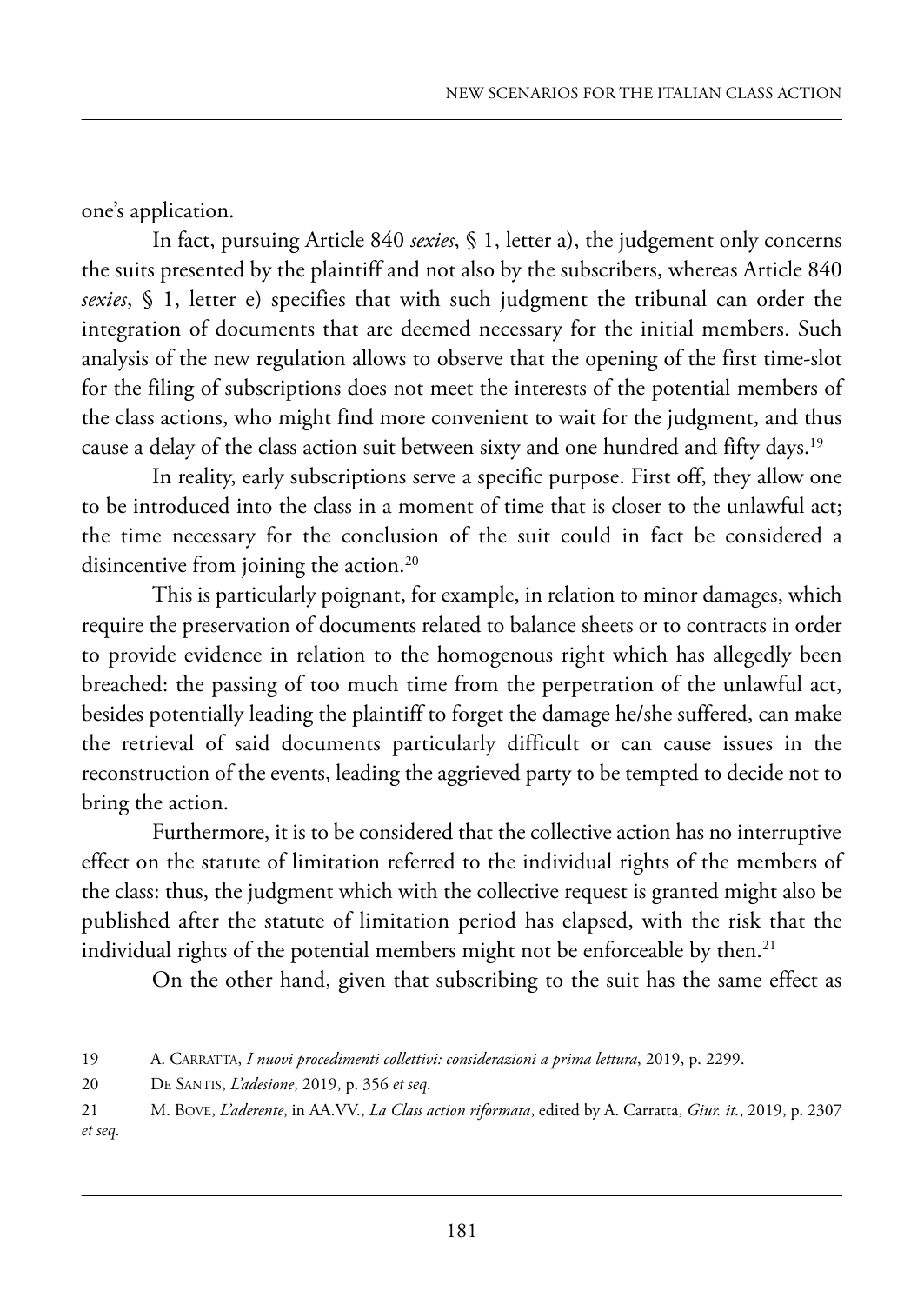bringing a suit in first person (as per Art. 840 *septies*, § 6), the collective plaintiff will then be interested in gathering the subscriptions also before the judgment, in order to avoid the risk to lose potential members or to be gathering subscriptions for rights whose statutes of limitation has already elapsed.

The new regulation also presents some new features in relation to the liquidation phase of the damage suffered by the individual subscribers.<sup>22</sup>

In fact, pursuing the regulation of the Consumer Code, it was up to the tribunal, when issuing the conviction judgment, also to settle damages – on an equitable basis – suffered by the members or to adopt an homogenous criterion in order to proceed with the settlement: in the latter case, the very same tribunal settles damages, upon request of the party and in case there is no agreement on the amount.

article 840 *octies* c.p.c. now sets forth an innovative proceeding, according to which, after the judgment which assesses the unlawfulness of the conduct of the defendant, the tribunal can issue a decree containing the settlement of claims for each subscriber, following a mechanism that reminds the one set forth in the Italian bankruptcy law (recently repealed).<sup>23</sup>

After the issuing of the liquidation decree, there can be two different scenarios.<sup>24</sup> If the defendant intends to pay spontaneously, he is due to deposit the money on a bank account in the proceedings' name, and he is then precluded from giving the money directly to the single creditors: only after the general representative prepares a distribution plan, the sums are awarded to the single subscribers (Article 840 *duodecies*).

On the contrary, if the defendant does not comply, also the enforcement procedure is regulated in the collective terms set forth in Article 840 *terdecies*, which innovates in such regard the regulation present in the Consumer Code, according to which the enforcement was regulated by the ordinary rules on the foreclosure requested

<sup>22</sup> Among which, please, A. Giussani, *La fase di determinazione del quantum nella nuova azione di classe*, in AA.VV., *La Class action riformata*, edited by A. Carratta, *Giur. it.*, 2019, p. 2316 et seq.

<sup>23</sup> p. Farina, *La riforma della disciplina dell'azione di classe e l'esecuzione forzata collettiva*, p. 665; D. Amadei, L'esecuzione spontanea e coattiva degli obblighi del decreto di liquidazione di somme agli aderenti, in AA.VV., Le nuove *forme di tutela collettiva (l. 12 aprile 2019 n. 31)*, *Foro it.*, V, 2019, p. 375 *et seq*.

<sup>24</sup> Among which, please see F. COSSIGNANI, *Adempimento spontaneo ed esecuzione collettiva*, in AA.VV., *Class action. Commento sistematico alla legge 12 aprile 2019, n. 31*, edited by B. sassani, pisa, 2019, p. 179 *et seq*.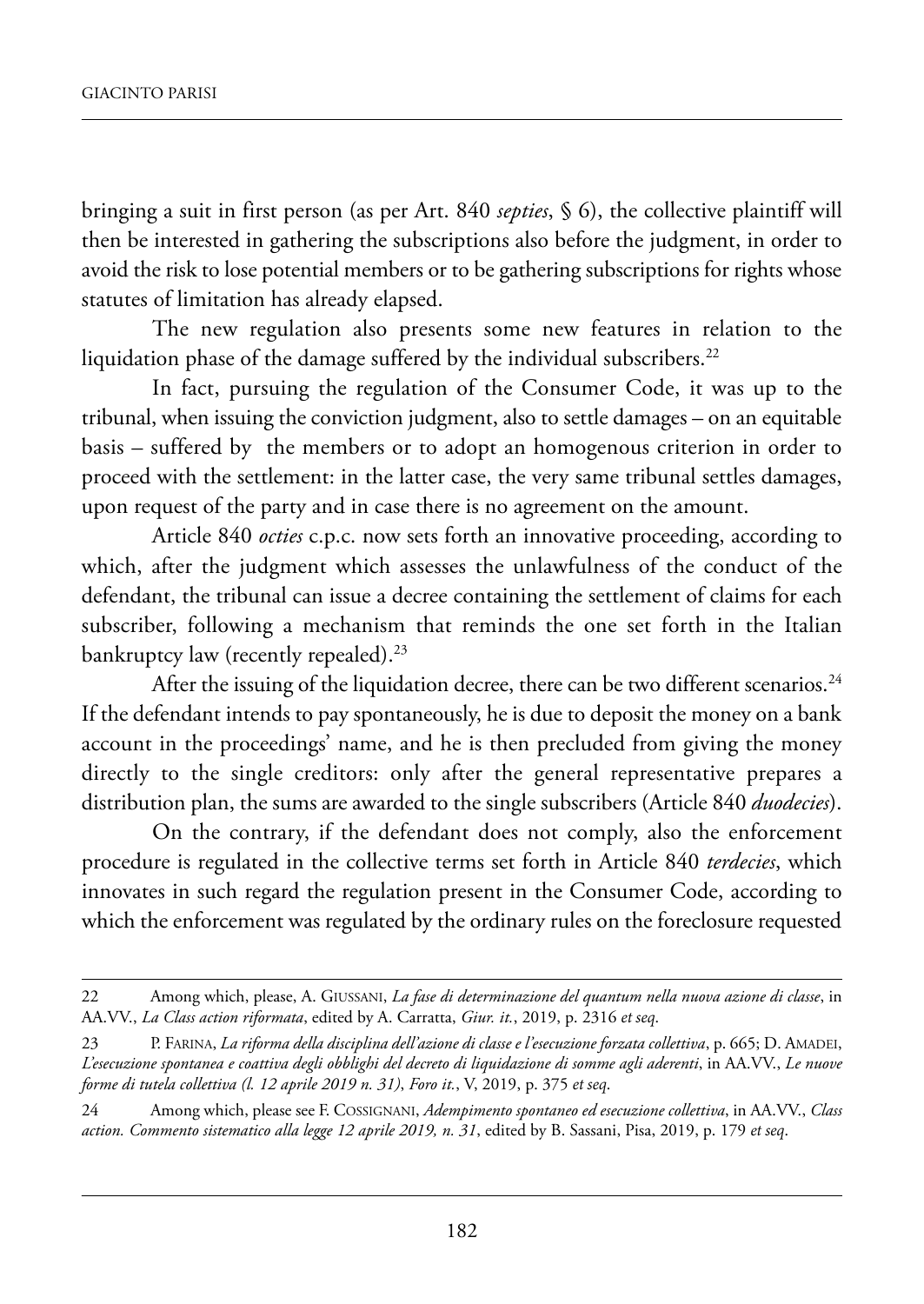by more than one creditor (Art.  $493$ ,  $\frac{1}{9}$ , c.p.c.).

According to the new Article 840 *terdecies* c.p.c., the collective enforcement of the decree of the tribunal is enhanced by the common representative of the subscribers, who takes all the necessary measures in the interest of the members of the class, including also the ones related to the potential opposition proceedings. The legal standing in such proceedings is then to be attributed to the common representative:<sup>25</sup> the intent is to avoid that the individual claims of the participants (often small sums) would start enforcement proceedings concerning different goods and that could be difficult to coordinate, with a consequent damage for the debtor.

## *6. d) costs and financial incentives*

One of the main criticisms brought against the class action regulated by Article 140 *bis* of the Consumer Code concerned the high costs requested to file the suit and the lack of appropriate incentives in relation to said costs and the related risks. in particular, article 140 *bis*, § 9, of the Consumer Code states that with the judgment that declares the admissibility of the suit, the tribunal sets the deadlines and the manners in which the action is made public, in order to facilitate the prompt subscription by the individuals belonging to the class, specifying that said publicity is a condition without which the action cannot be taken forward.

when applying such provision, courts usually request that the publication of the decision is printed on newspapers, imposing on the plaintiff a significant cost.<sup>26</sup> On the other hand, Article 140 *bis* did not have any provision regulating the costs of the proceedings and in particular the ones related to the appointment of technical consultants and to the collection of evidence undertaken by the collective plaintiff: the only provision on this regard concerned the clearance of the expenditure attributed to the subject who lost the suit, as in such case it is provided that the legal fees can be increased up to three times the original amount (Art.  $4, $10,$  Ministerial Decree 10

<sup>25</sup> d. amadei, *L'esecuzione spontanea e coattiva degli obblighi del decreto di liquidazione di somme agli aderenti*, 2019, p. 375 *et seq*.

<sup>26</sup> On this please see the judgments published on the website of the Ministry of Economic Development at the following link: <https://urly.it/33gk1>.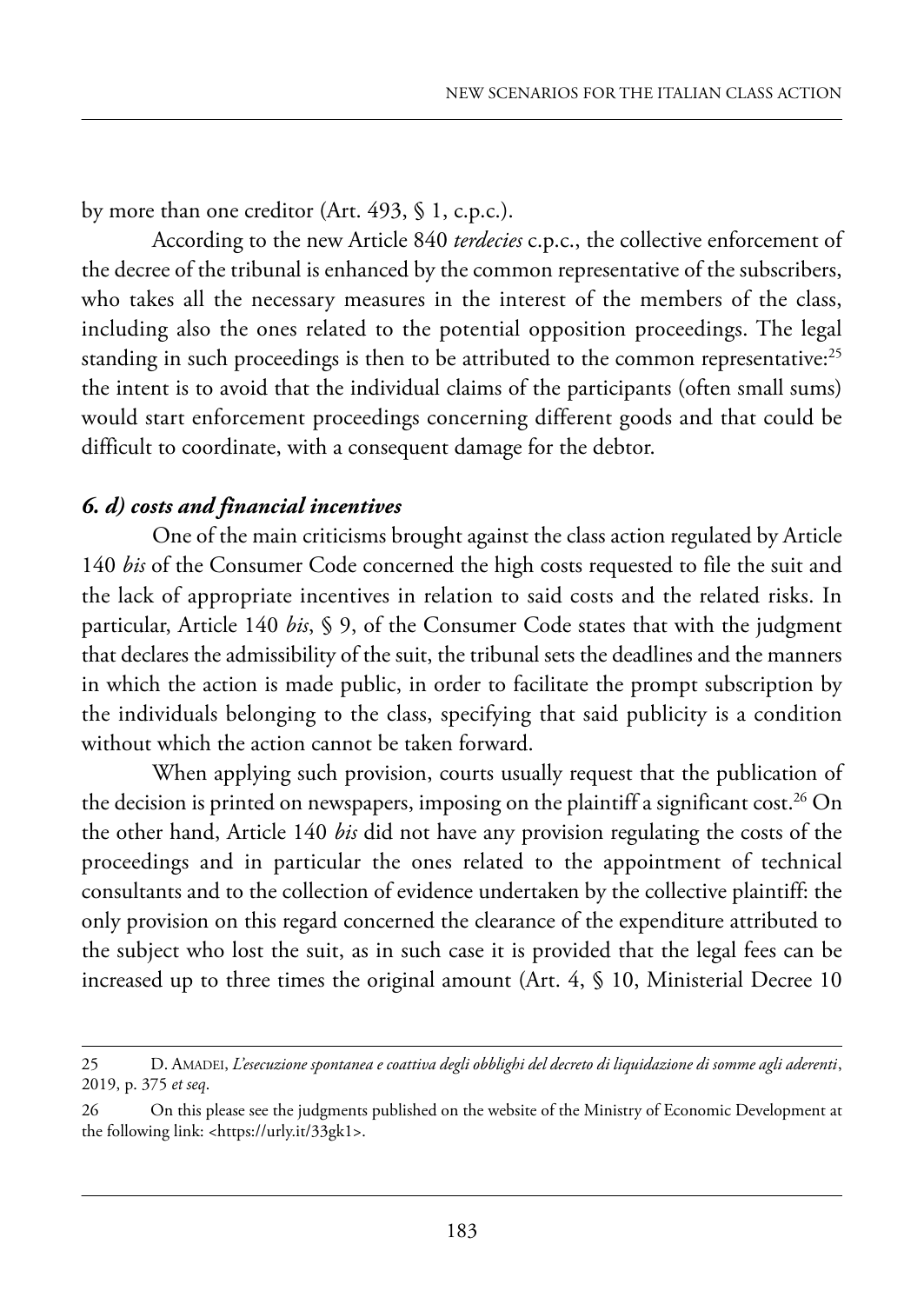March 2014, no. 55).

The new class action takes into account such criticism and dictates new provisions aiming at reducing the costs of the plaintiff and inserting incentives for the payment of the legal fees of the counsels assisting the class.

In relation to the costs of the legal action it is immediately specified that the ones related to the publicity of the suit are to be individuated exclusively in the publication of the suit (840 *ter*, § 2), of the judgment over the admissibility of the suit  $(840 \text{ ter}, \text{S}4)$  and of the final judgment (Art. 840 *quinquies*, last paragraph) on a specific webpage provided by Article 840 *ter*, § 2.

This new provision has been positively evaluated, given the doubtful communicative functionality of the publication of judgments in newspapers: thus, its elimination can allow the collective plaintiff to use the relevant financial resources for other more effective communication means.<sup>27</sup>

The presence of a specific webpage which can be accessed by any potential collective plaintiff and where the main deeds related to each class action (suit, admissibility decision and final judgment) can be retrieved, jointly with the proposed transactions (Art. 840 *quaterdecies*), seems relevant also to meet the transparency requirements and to allow potential subscribers and actual members to control the management of the class action.

furthermore, the new regulation also provides that it is up to the defendant to pay the fees and the expenses of the technical consultants appointed by the judge.<sup>28</sup>

The incentives for proposing a class action suit are set forth in Article 840 *novies*, which specifically regulates the expenses of the proceedings. Such provision states that with the final judgment the tribunal orders the defendant to pay a fee to the common representative, calculated on the basis of the number of subscribers, with the application of a decreasing percentage (from 9% until 0,5%), calculated on the basis of the total amount.

article 840 *novies*, § 6, also states that the tribunal, with the decree that grants

<sup>27</sup> A.D. DE SANTIS, *Le spese e le sanzioni*, in AA.VV., *Le nuove forme di tutela collettiva (l. 12 aprile 2019 n. 31)*, *Foro it.*, V, 2019, p. 364 *et seq*.

<sup>28</sup> de santis, *Le spese e le sanzioni*, 2019, p. 364 *et seq*.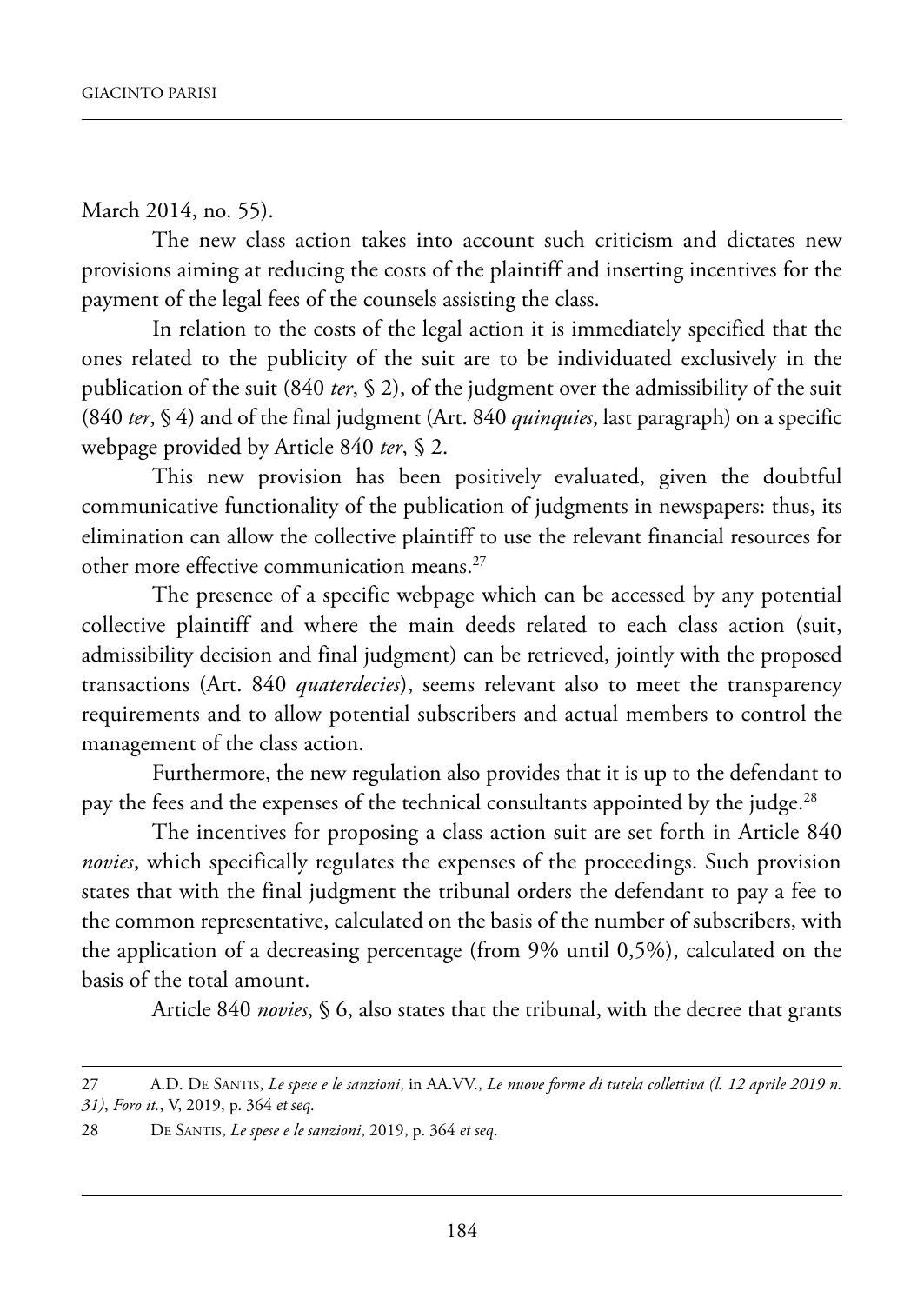the subscription requests, orders the defendant to pay the legal counsel of the original plaintiff, and also of the plaintiffs that later started joint actions, a rewarding fee which follow the same rules dictated for the remuneration of the common representative.

As it is a rewarding fee, it seems correct to think that the counsels are also to be reimbursed of the ordinary expenses they suffered, which are generally established in favour of the part succeeding in the case, pursuing Article 91 c.p.c., which provides for the increase of the amount up to three times, as set forth in Article 4, Ministerial Decree no. 55/2014.29

The concrete quantification of the fees to be awarded to the counsels and to the common representative depends on two parameters: the number of subscribers and the total amount due to all the members in order to calculate the percentage. the second element varies on the basis of the nature and the type of unlawful act, and thus on the choice operated at the beginning by the plaintiff, whereas the number of subscribers depends on the success of the suit and the consequent communication initiatives in order to increase said number. Such settlement of expenses then implies the activism of at least one of the potential interested parties, who usually can be identified in the common representative of the class or in the legal counsel, although there are some issues in relation to the compatibility of such proactivity with the relevant deontological rules.<sup>30</sup>

In particular, one issue might be whether the counsel can legitimately pursue actions, *e.g.*, looking for the aggrieved party who would be willing to act as the common representative of the class, committing himself to pay for the expenses and the costs of the common representative (also the one related to the technical reports or to the unsuccessful outcome of the suit), bringing and managing the suit, urging subscription and thus publicizing the suit. $31$ 

from a different angle, it can be then observed that the granting of incentives only to the counsels and not also to the collective plaintiff does not seem well

<sup>29</sup> For an analysis of the incentives in favour of the common representative, please see D. AMADEI, *L'esecuzione spontanea e coattiva degli obblighi del decreto di liquidazione di somme agli aderenti*, 2019, p. 375 *et seq*.

<sup>30</sup> for a critical opinion, please see de santis, *Le spese e le sanzioni*, 2019, p. 364 *et seq*.

<sup>31</sup> In fact, such activities could in principle violate Article 37 of the Lawyers' Deontological Code, which prohibits the acquisition of clients.